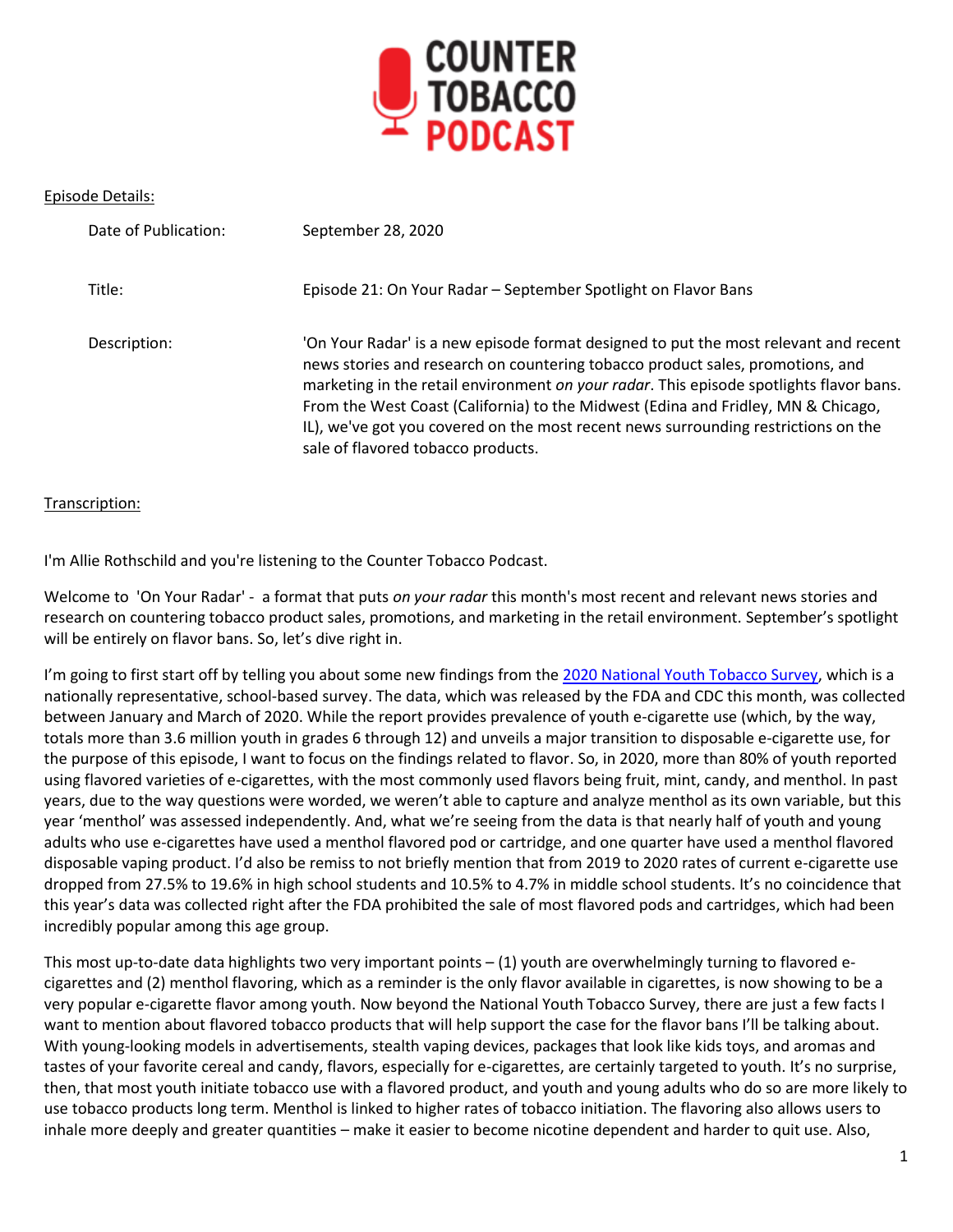

menthol was and is stilly strongly targeted to Black and African American individuals and communities at the point of sale through targeted ads, price promotions, and other industry tactics. As a result, 85% of Black and African American individuals who smoke use menthol cigarettes, and over half of youth and young adults who smoke also use menthol cigarettes.

A promising means of reducing the availability and accessibility of these flavored products, and achieving some degree of equitable tobacco control, is to restrict or prohibit the sale of all flavored tobacco products, including menthol cigarettes. A few places have done that this month, so let's shift our focus to the news.

In California, Governor Newsom officially signed into law [Senate Bill 793,](https://leginfo.legislature.ca.gov/faces/billTextClient.xhtml?bill_id=201920200SB793) which prohibits the sale of most tobacco products with 'characterizing flavor', meaning the presence of a distinguishable taste or aroma other than tobacco. This includes flavored e-cigarettes, little cigars and cigarillos, and smokeless tobacco in all flavors, as well as menthol cigarettes, but exempts flavored hookah tobacco, 'premium' cigars, and loose leaf "pipe" tobacco. The bill's passing was a major legislative and public health victory for the state of California; however, the industry is still putting up a [fight.](https://countertobacco.org/an-update-on-californias-ban-on-flavored-tobacco-products/) Individuals with industry ties submitted a proposal to the California Attorney General to send the law to a voter referendum. The referendum will need to get a certain number of signatures, but if it does and qualifies for this ballot, the bill will be suspended until the next applicable general election, which will be November of 2022. At that point, California voters would take to the ballot box to decide the fate of the bill. While the referendum certainly represents an attack against the bill, it most definitely does not signify a certain end to the flavor ban; a similar process occurred in San Francisco after the city passed a comprehensive ban on the sale of flavored tobacco products, and ultimately, voters in the city upheld the bill.

Now, moving over to Minnesota - one city upheld a flavor ban and one passed a flavor restriction. In [Edina,](https://legalnewsline.com/stories/551944446-judge-affirms-minn-city-s-ban-on-flavored-tobacco) a federal judge ruled that the city's comprehensive ban on the sale of all flavored tobacco products was constitutionally legal and not preempted by federal law, which the industry plaintiffs had tried to claim. As a result of the ruling, Edina's [flavor ban,](https://www.edinamn.gov/ArchiveCenter/ViewFile/Item/627) which was enacted in June of this year, was allowed to go into effect as planned on the 1<sup>st</sup> of September. This ruling sets an important precedent for other local jurisdictions hoping to pass flavored tobacco policies. In the city of [Fridley,](https://minnesota.cbslocal.com/2020/09/16/fridley-city-council-votes-to-restrict-sale-of-flavored-tobacco/) the City Council voted to restrict the sale of all flavored tobacco products, including mentholated ones, to adult-only tobacco retailers. Fridley now joins a growing list of cities in Minnesota cities restricting the sale of flavored tobacco products and the sale of menthol tobacco products in particular.

The final flavor-related policy we're going to be talking about comes out of [Chicago, Illinois.](https://www.chicago.gov/city/en/depts/cdph/provdrs/healthy_living/news/2020/september/city-council-passes-ordinance-banning-the-sale-of-flavored-vapin.html) This month, the City Council passed an ordinance banning the sale of flavored e-cigarettes within city limits. The legislation particularly targets all flavored e-liquids. The Mayor of Chicago, Lori Lightfoot, has recognized that this bill is not as comprehensive as it could be, stating "The ordinance is an important step, but more must be done to protect our young people's health from vaping and the tobacco industry's efforts to have them to develop life-threatening habits." To this end, the Mayor and City Council also introduced a resolution committing themselves to work towards a comprehensive policy that bans the sale of all flavored tobacco products, including menthol cigarettes.

Lastly, in flavor-related news, the [American Medical Association](https://ash.org/ama-joins-lawsuit-against-fda/) (or AMA) has joined as a co-plaintiff in the lawsuit against the FDA brought by the African American Tobacco Control Leadership Council and Action on Smoking and Health. The lawsuit, which was initially filed in June, compels the FDA to fulfill its duty and follow through on their own findings and add menthol to the list of characterizing flavors banned in cigarettes. The addition of the AMA to the list of plaintiffs is an important show of solidarity from the medical field and certainly adds force to the lawsuit. We hope that it can further pressure the FDA to take action. While this lawsuit will hopefully result in more expedient federal action, tobacco control advocates and lawmakers at the state and local don't have to wait and can take independent action to protect their